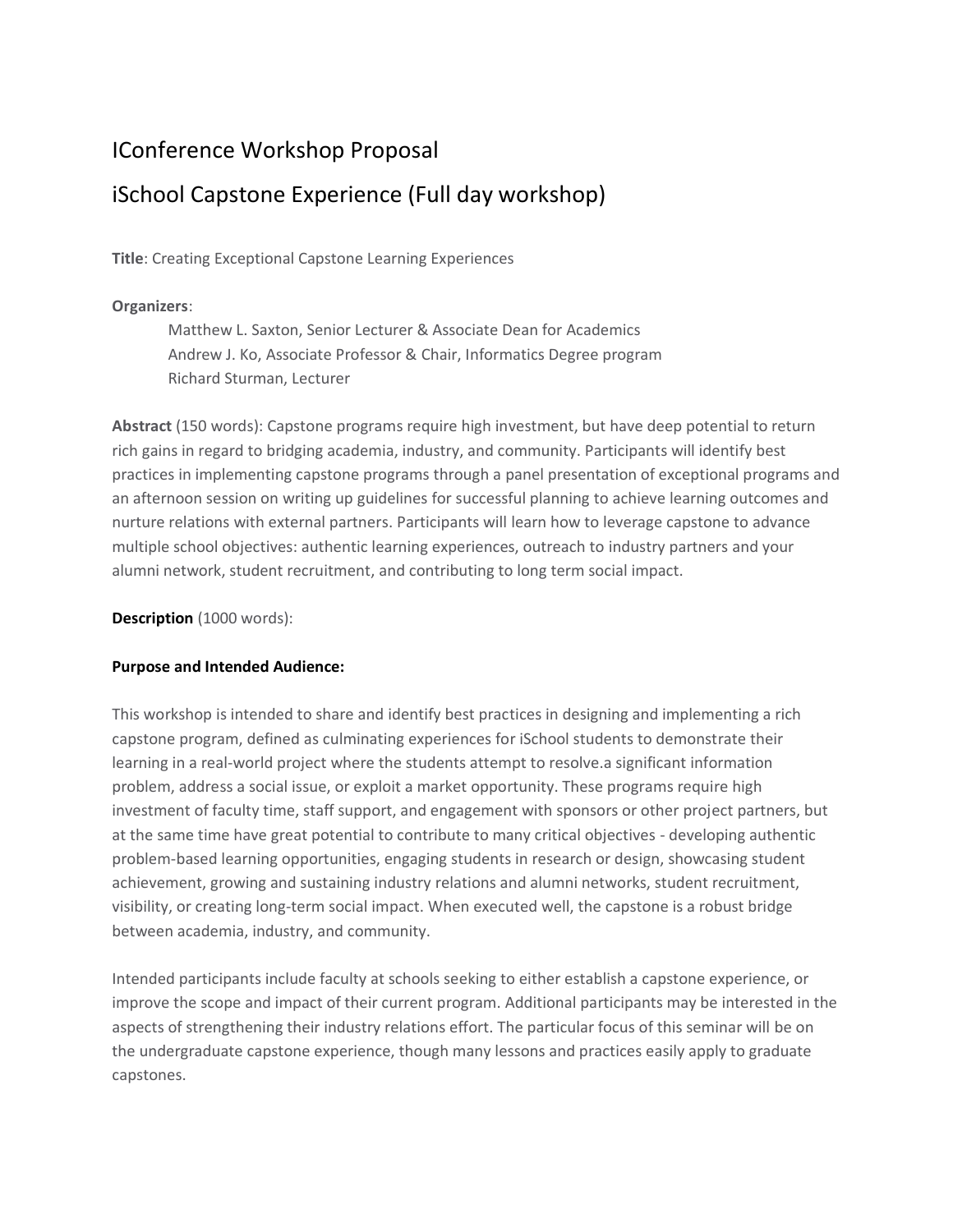#### **Proposed Format:**

This is a full day workshop. The morning session will consist of a program overview and panel presentation with faculty from four iSchools: University of Washington (Andy Ko & Richard Sturman), Singapore Management University (Benjamin Gan), Northumbria University (Julie Walters), and Carnegie Mellon University. Topics will explore learning objectives & assessment, structure & scale, instructional staffing, recruiting project sponsors, intellectual property, managing student teams, and supporting change (the capstone must continuously evolve to maintain relevancy). Opportunities for Q & A will be interspersed at different points in the presentation. In the afternoon session, participants will work in small groups to contribute to compiling a "playbook" or set of best practices that spans the pedagogical, logistical, and administrative dimensions of executing an exceptional capstone program.

### **Goals or Outcomes:**

Participants will:

- Learn the intimate operational details for four exemplars of high quality programs from different countries.
- Share best practices from their own experiences and fellow participants.
- Identify actionable steps their school would need to take to establish or improve their capstone program.
- Contribute to the creation of an online document (playbook) that outlines best practices and serves as a "living reference" for iSchool.org members.
- Join a community of practice that continues online dialogue on this topic and contributes further edits to shared best practices document.

## **Relevance to the iConference:**

Many iSchools have incorporated or are considering a capstone experience for students, and many more are seeking to leverage this as a mechanism to strengthen industry relations - recruitment, internship, and sponsorship. The iConference is an ideal venue to gather and share pooled knowledge on this topic, and we would like to see this topic revisited annually at each conference to continually update the playbook. This approach will contribute to the concept of using iConference to develop guidance resources on a range of significant topics for iSchools.

**Duration:** This workshop will be a full-day event.

**Attendance**: 40-50 participants. We anticipate high demand for this topic.

**Special Requirements:** We will require data projection and wifi for access for participants. We would prefer to have participants seated at smaller round tables in order to facilitate the afternoon work